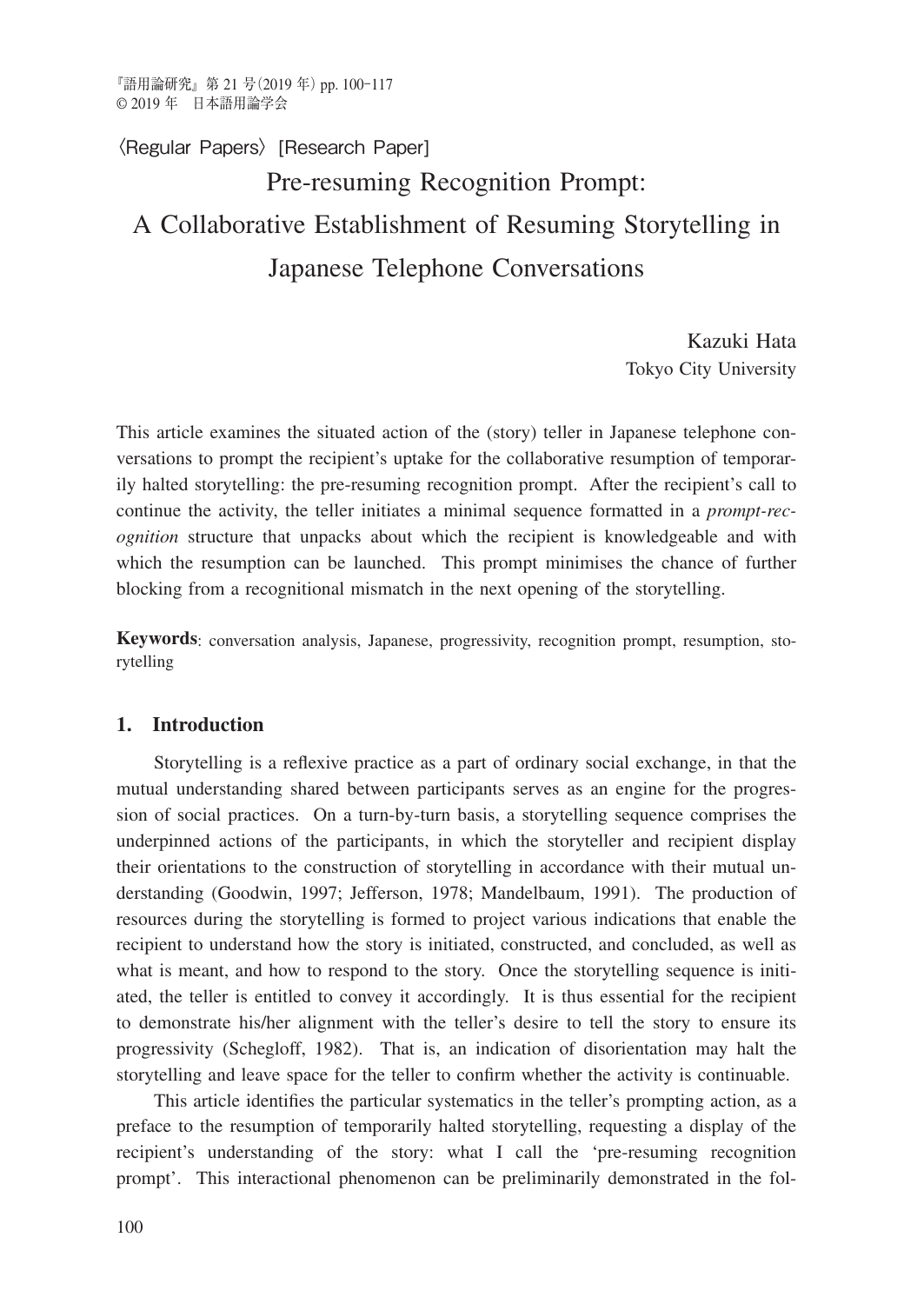lowing instance (T: teller; R: recipient):

## **(1) [last\_trip (simplified)]**<sup>1</sup>

((TAK (teller) describes that he went diving in his last seminar lodging trip and eventually spent too much money.))

 1 TAK: *sonna n de okane naku te:*= like.this N on money nothing FP  **"like this, there is no money left"** 2 =*tte[ka som-* I.mean ? **"I mean..." P0 (R) <<the disruption emerges>>** 3 HSA: *[°(anonymised) kyou ko nai tte°* today come NEG QUOT  **"(anonymised) is not coming today" P1 (R) : reorientation of the recipient** 5 HSA: *de nanda kke?* so what FP  **"so, what was the story" P2 (T) : pre-resuming recognition prompt** 9 TAK: *de nani yutta kke.* so what told FP  **"so, what have I told you up to now" P3 (R) : recognitional uptake as a relevant response to P2** 13 HSA: *okane ga do:no ko:no.* money nom blah.blah  **"something about budget" P4 (T) : resumption of the storytelling** 15 TAK: *sousou= mazu yosan ga mondai na no sa.* yes.yes first budget NOM problem COP FP FP  **"the budget is the first problem"**

The key component of this structure is that the teller does not immediately restart the storytelling after the recipient's call to resume the activity, although there is an op-

<sup>&</sup>lt;sup>1</sup> Note that as an introduction, excerpt  $(1)$  has been simplified for readability, but it represents the phenomenon illustrated in this work.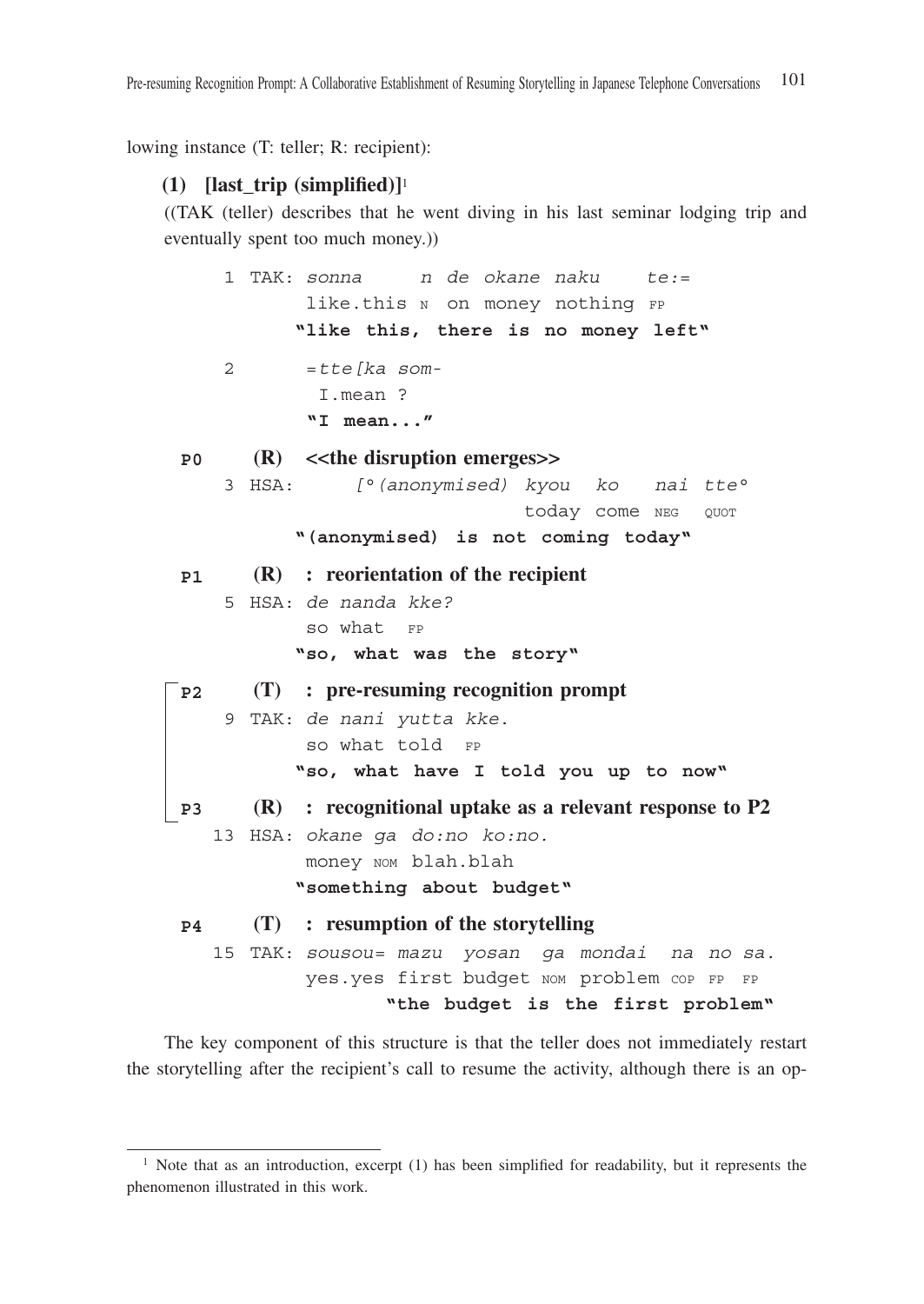tion to do so. First, the disruption is triggered by the misplacement of the recipient's utterance (P0), which is not relevant to the teller's storytelling, and thus blocks (but not refuses) the progression of the activity. After the recipiency is re-established with a goahead to continue (P1), the teller opens a collaborative pathway to restart the storytelling by prompting the recipient's recognitional uptake that unpacks a candidate resource for the resumption (P2). In this regard, the teller's pre-resuming prompting action is warranted by a relevant response with the recipient's uptake (P3), in a *prompt-recognition* sequence to complete, before the resumption is initiated. The accomplishment of this P2-P3 sequence minimises the chance of a recognitional gap between the teller and recipient for the continued storytelling. Then, the teller's following turn for actual resumption (P4) is designed to latch onto the recipient's response at P3, rather than serving as a direct continuation of the telling before the disruption occurs.

### **2. Background**

The talk in interaction is reflexively constructed with the establishment of mutual understanding through exhibiting a cohesive relationship between turns of different speakers (Schegloff, 1990). For maintaining social solidarity in the talk, a minimal sequence is constructed with the adjacent positioning of two turns. When the first speaker produces his/her turn, the turn is designed to project a particular action. The next speaker then produces a relevant response which reflects an understanding of the previous speaker's action. Here, there is a sequential package of two paired turns: the first action (first pair part; FPP) and the next action (second pair part; SPP), as an adjacency pair, which displays how the next turn is warranted by the current turn. As the adjacent positioning of the separate turns is a fundamental mechanism in the talk to maintain intersubjectivity, the completion of the pair is the basis for participants to move onward to new sequence (Sacks, Schegloff & Jefferson, 1974). If the responder is not in alignment with the FPP, the absence of relevant SPP is noticeable (Schegloff, 1968) and leads to the delay of the exit of such an FPP-SPP adjacency pair toward the following interaction (Pomerantz, 1984).

Compared to minimally constructed adjacency pairs (e.g. question-answer and suggestion-acceptance/declining), storytelling is organised as a form of extended telling with the production of multiple turns, wherein the participants negotiate with each other to establish the continuity (i.e. progressivity) of the activity. Given that the storytelling is organised as a format of knowledge transition, the speakers are sensitive to (a) what can be told in a particular moment, and (b) who is informed regarding the contents. To establish the possibility of the proposed storytelling, the teller normatively avoids telling something which the prospective recipient already knows, and thus has the choice to check whether the storytelling can be mutually accepted and expanded further before initiating the story (Sacks, 1974). When the suggested trajectory of the activity is agreed, the teller's role is assigned with an entitlement to initiate the story. This pref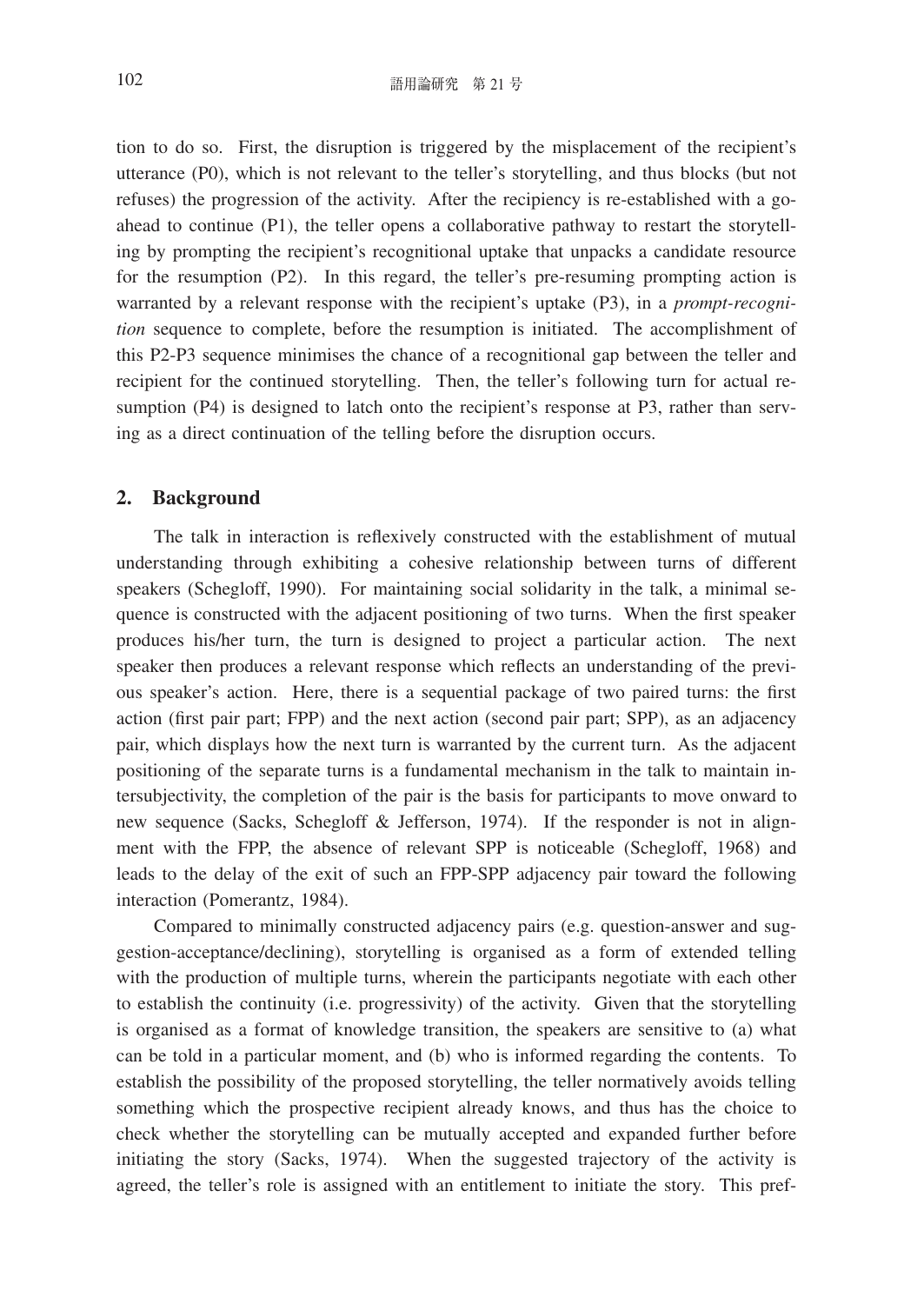ace of the storytelling can also be practised to position a participant who possibly knows the story and is able to tell it or support the activity as a possible co-teller, especially in a multi-party conversation of more than three participants (Lerner, 1992).

Once the storytelling is launched, the recipient displays his/her orientation to the teller's activity with an agreement to give speakership to a certain speaker as a teller until one story is concluded. To support but not intrude in the activity, the recipient's contribution is designed to be minimal (Jefferson, 1985; Stivers, 2008). One example of a response that indicates the recipient's alignment is a minimal token (e.g. *mm*), which is given as a display of acceptance at the structural level for the teller to continue (Schegloff, 1982). That is, the recipient's alignment tokens not only demonstrate that he/she is now listening but also display his/her approval of the suggested indexicality of the storytelling.

Although the norm of alignment is applied to the recipient's display of structural acceptance, it does not mean that the recipient is always restricted from participating at the content level. Unlike alignments, responses can affect how storytelling proceeds with the recipient's affiliation "at the level of action and affective stance" (Stivers, Mondada & Steensig, 2011, p. 21). Again, as the teller-recipient collaboration is crucial to the accomplishment of social exchanges, some conflicts between the teller's and the recipient's actions may block the construction of storytelling, especially when the necessity of resisting emerges (Schegloff, 2005, p. 452). For example, when the storytelling is constructed as a vehicle for the teller to enact a social action of complaint or criticism to a third person, the teller generally pursues an affiliative stance from the recipient (Pomerantz, 1980). Therefore, when the recipient resists the progression of the storytelling by projecting a refusal to accept the teller's commentary, the blocking is interactionally driven and should not be simply considered an interruption (Goodwin, 1997; Mandelbaum, 1991).

#### **3. Data**

The data used in this study consist of approximately 11 hours of recordings of Japanese telephone conversations from November 2018 to February 2019. The participants were 20 Japanese nationals who, at the time of the recordings, were undergraduate students (aged 19 to 24) enrolled at several universities in the Tokyo area and formed 11 conversational pairs. The conversations were conducted within the participants' homes, or outside, and were recorded by utilising smartphones with a specialised built-in or third-party recording application. All excerpts have been transcribed using a highly specific and finely tuned system with descriptions of different conversational features (Jefferson, 2004).

The basis for this article comprises a core collection of 12 storytelling sequences where an abrupt disruption of the activity emerged due to the recipient's disorientation, which was not designed to resist to the progression of the exchange for interactional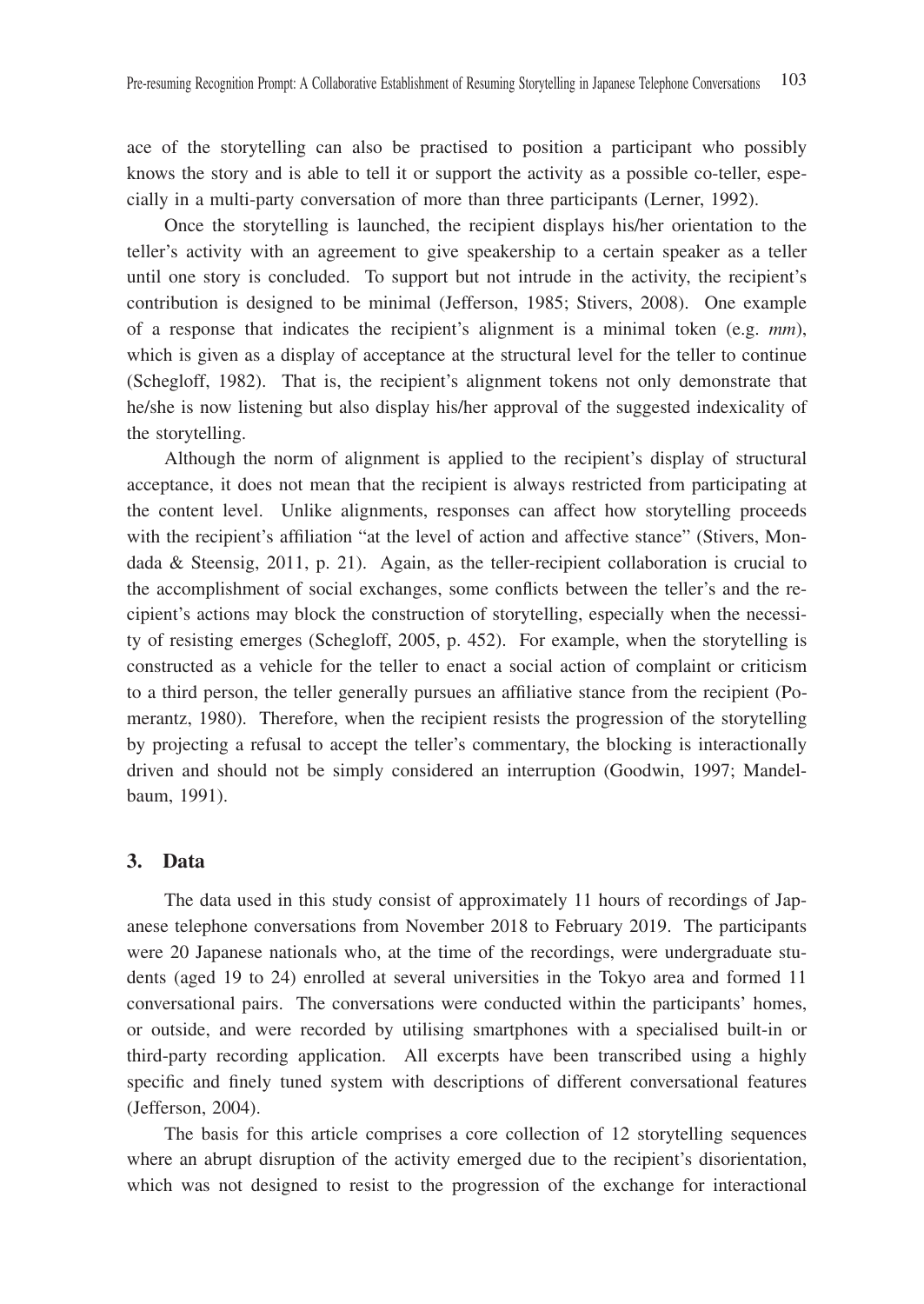purposes. Focusing on how the participants resumed the activity, I identified eight instances of different speakers practising the pre-resuming prefacing, allowing the teller him/herself to identify the right resource to restart the activity. In the other four cases, the teller skipped the clarification of the recipient's recognition and directly initiated the resumption. In these cases, the teller faced a blockage, either right after the resumption or later, and had to cease the storytelling again due to the mismatch between the teller's expectation and the recipient's recognition regarding the story.<sup>2</sup>

### **4. Analysis**

This section examines a pre-resuming recognition prompt: the teller's prefacing action in pursuit of the recipient's aid in resuming the storytelling, which is a systematic method of enabling collaboration between the teller and recipient to accomplish the resumption. As a response to the recipient's go-ahead for continuation (P1), the teller's deployment of a preface for resumption (P2) prompts the recipient's recognitional uptake at the next position (P3), formulating a minimally constructed *prompt-recognition* sequence. Following this, I argue that the accomplishment of this P2-P3 sequence prior to the resumption contributes to re-establishing the progressivity of the storytelling in a collaborative way by unpacking what is tellable in the next opening (P4), that is, without leaving space for another obstacle that blocks the restarting of the activity.

My analysis begins with excerpt (2). In the middle of this storytelling (line 3), SHO (recipient) abruptly reveals an orientation to a third person (about whom I do not possess information) in his turn overlapping with MAY (teller)'s continuation of the story. The teller treats this misplacement of the recipient's utterance as a sign of disorientation, and it therefore leads to a temporary stop of the activity.

## **(2) [accounts\_for\_unvisit]**

((YUU (teller) explains that he intended to submit his essay on time but lost the draft, so he decided to re-write it from scratch.))

 1 YUU: *jissai sukoshi wa yondeta shi:* actually some fop have.read FP **"actually, I have read some"** 2 *kaki kiru [jishin ga* write finish confidence nom **"I am confident that I will finish writing"**

<sup>&</sup>lt;sup>2</sup> As the context of talk is essentially situated and vulnerable to renewing (see Ford, 2001), it is not guaranteed that the teller's preface will always be observed more frequently than cases of direct continuation. From a building collection of micro-analysis of each case, this work instead gives an account of the phenomenon of the teller's prefacing before resuming the disrupted storytelling.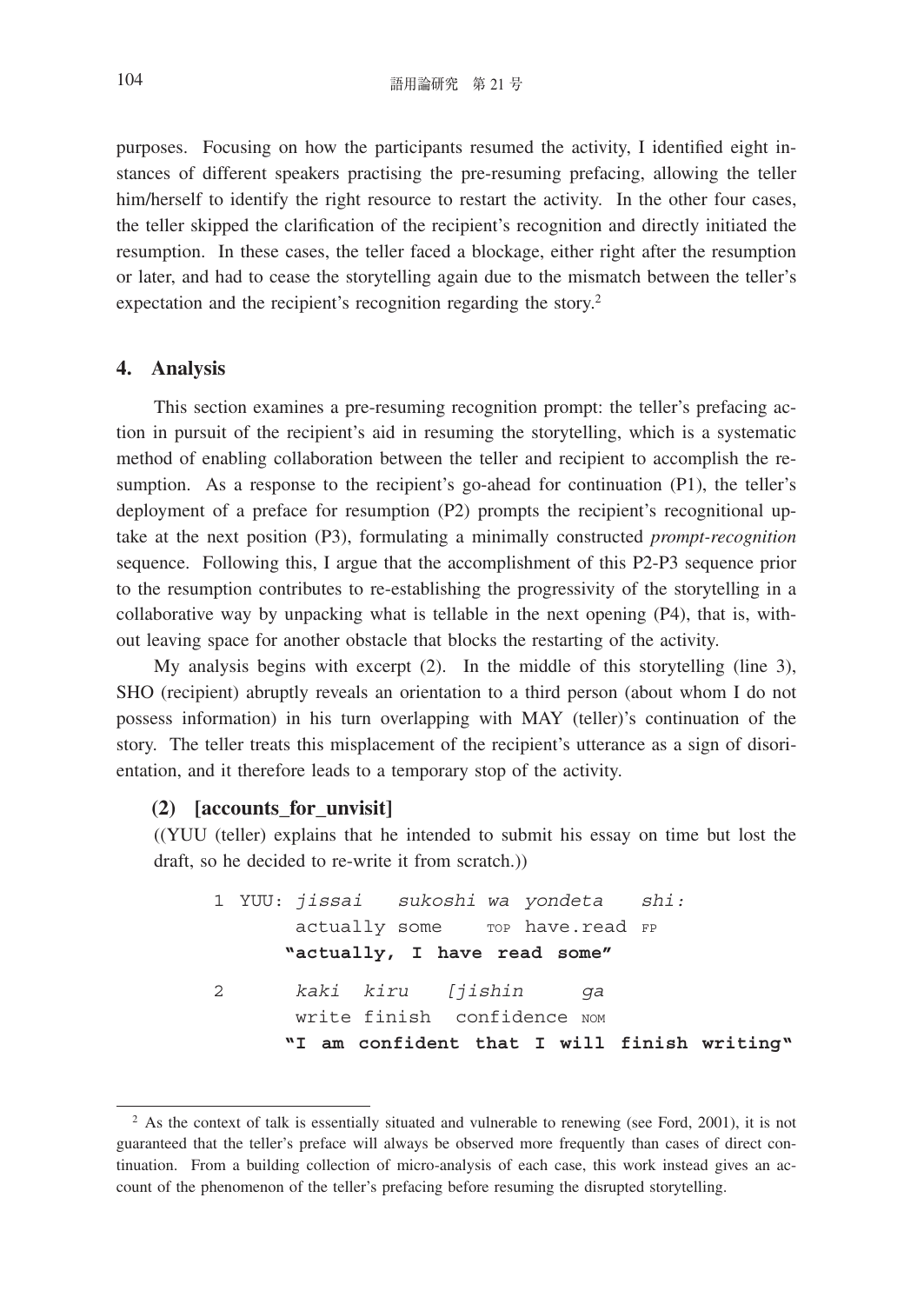P0 3 SHO: *[ah >chotto matte<=* oh while wait **"wait a moment"** 4 YUU: *= eh?* what 5 (0.2) 6 SHO:°*(inaudible) sokoni [aru desho?°* there exist cop **"(inaudible) seems to be there"** 7 YUU: *[ah.* oh 8 (1.8) P1 9 SHO: *>hai hai.< (0.3) sorede sorede?* okay okay and and **"and then"** 10 (0.4) 11 YUU: *a: un.* ah yes 12 (0.8) **P2** 13 YUU: *e::tto (.) na(h)nda(h) kke.* well what FP **"where were we"** 14 (0.7) **P3** 15 SHO: *aa(0.6) jishin ga atte nanchara tte=* ah confidence NOM there something QUOT **P3** 16 *=toko [made,*  point to **" oh, (you said) something about confidence" (L.15–6)** P4 17 YUU: *[sou sou.=* yes yes P4 18 *=daijoubu tte omotta wake yo.* alright quor thought reason FP **"yeah, I thought I would be alright"(L.17–8)**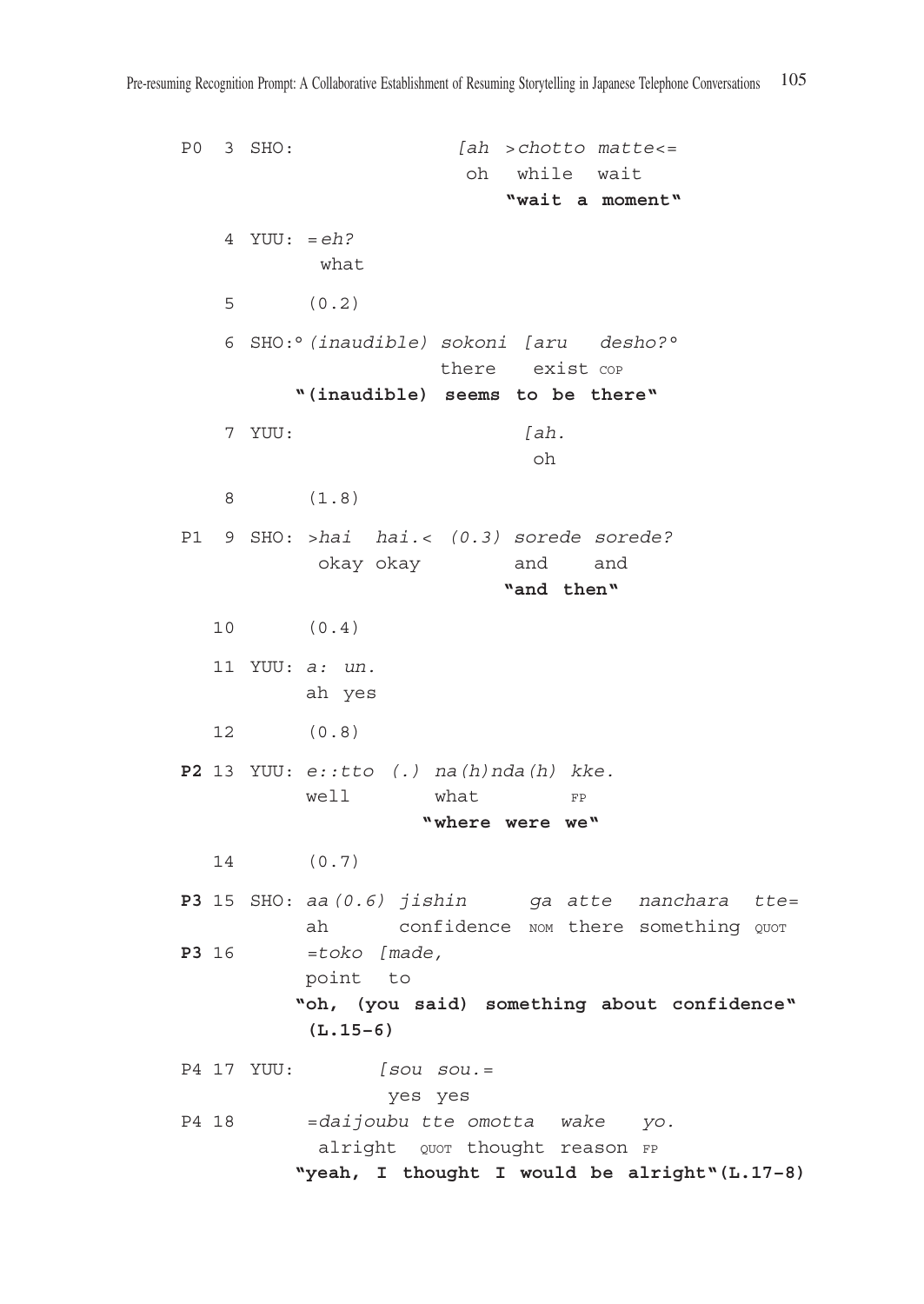The recipient's overlap itself may not affect the progressivity of the activity unless the recipient's action contributes to the storytelling (Schegloff, 1982; Stivers, 2008). Nevertheless, in (2), what SHO (recipient) produces in line 3 is a preface to cease the ongoing storytelling. In addition, SHO (recipient)'s following turn (line 6), addressed to the third party, is delivered at a relatively lower volume on the audio, to which YUU (teller) only has access in telephone conversation, implying that SHO (recipient) may be physically away from his smartphone. These utterances by SHO (recipient) are not supportive of YUU (teller)'s activity and are thus misplaced in the context. YUU (teller) then seems to display his understanding of why SHO (recipient) needs to suspend the storytelling (line 7) and ceases the activity.

Once the recipient is ready to reorient to the storytelling, he/she prompts the teller to continue the story (P1). In this regard, one type of go-ahead from the recipient is a direct invitation for the teller to continue the activity. In line 9, SHO (recipient) produces an utterance in the form of request for information. This move on SHO (recipient)'s part to indicate his retention of the recipiency suggests that the activity is incomplete and, as a direct invitation, entitles YUU (teller) to continue the activity. After this, YUU (teller) chooses to preface a resuming action (line 13) to unpack the candidate resource to resume the temporarily ceased activity (P2), although he also has the option to initiate the resumption directly.

I now exemplify the point that YUU (teller)'s prefacing (P2) is designed to ensure collaboration with SHO (recipient) by prompting a recognitional uptake prior to the resumption. This teller's turn of a recognition prompt is grammatically formatted at the FPP slot as a content question, whose action is warranted by the recipient's relevant SPP response (P3). In line 15, SHO (recipient) displays his current uptake of the storyline at the SPP slot by partially reproducing the previously delivered content of the story but disclosing a specific component of the story about which he is uninformed: "*nanchara* (something)". In this *prompt-recognition* sequence, SHO (recipient) clarifies a boundary between the informed and uninformed materials of the story, to which YUU (teller) is accessible in a turn-by-turn exchange. Then, YUU (teller) confirms the uptake, displaying that his expectation matches the recipient's recognition (line 17), and he implements the restart without leaving a recognitional gap between the teller and recipient (line 18). As mutual understanding is established, the resumption is successful without halting the activity again.

Excerpt (3), below, reveals a similar pattern in the collaborative process of resuming abruptly disrupted storytelling. Again, my focus is on the action formation of the teller and recipient in the *prompt-recognition* sequence, in which they collaboratively reestablish the progressivity of the storytelling without leaving the recipient uninformed about the fundamental component of the storytelling.

## **(3) [gift\_shopping]**

((MAY (teller) is telling a story about unsuccessfully giving a gift to his acquaint-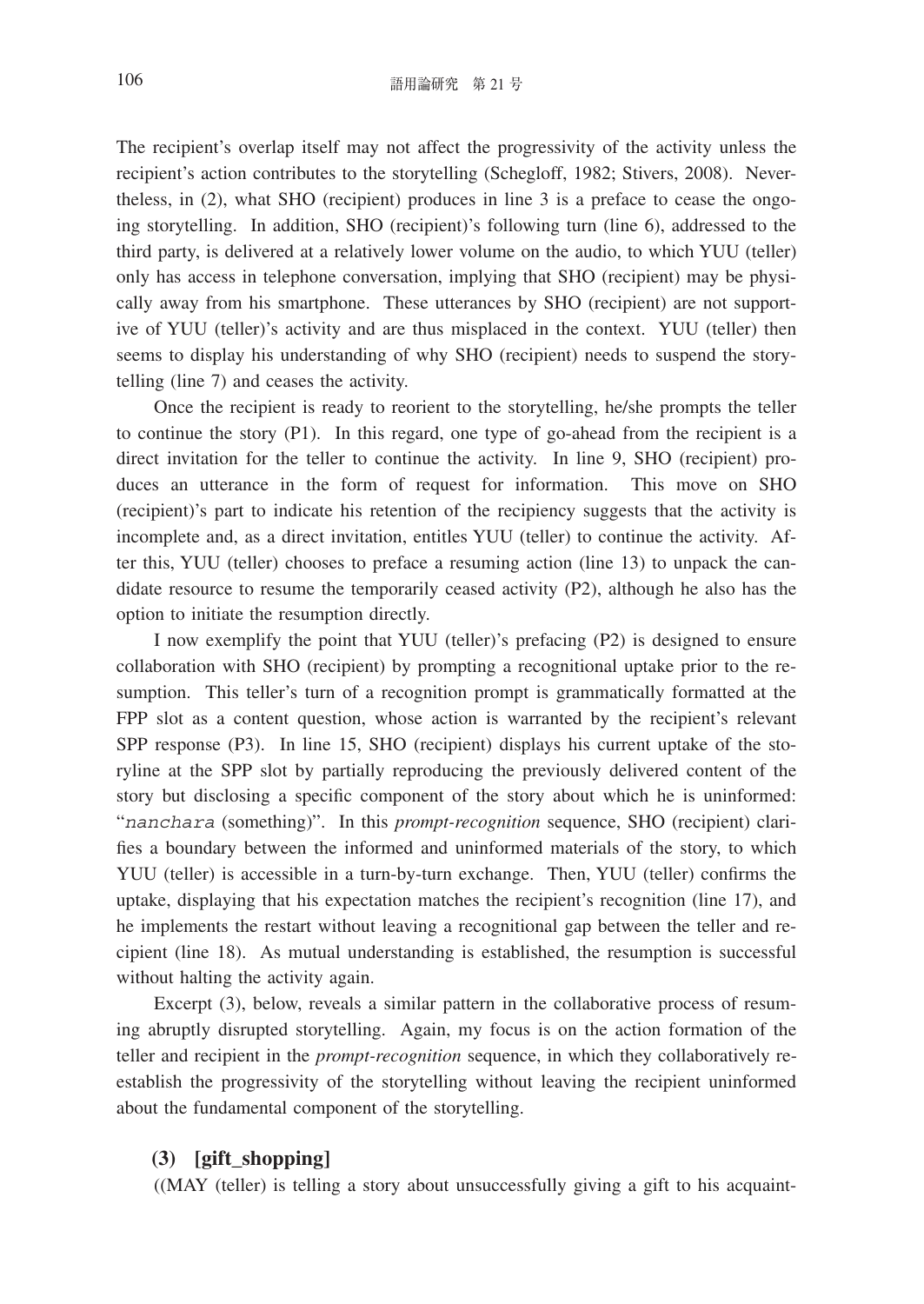```
ance.))
     1 MAY: de ((anonymised)) ni denwa shite=
          and _{\text{DATA}} phone-call do
           "then, I made a phone call to (anonymised)"
     2 =kiite miyou tte omotte:
           ask try QUOT think
          "(and) tried to ask"
     3 (.)
     4 DEmo DE(h) nai kara=
           but pick neg because
           " but because (anonymised) did not pick up my 
          call"
     5 =ko[matta n da kedo.
            in.trouble n cop but 
          "I was stumped but..."
P0 6 AKI: [°gomen= ima denwa chu:°
                sorry now phone during
                      "I am on the phone"
     7 (1.2)
P1 8 AKI: go(h)men gomen.= 
           sorry sorry
P1' 9 MAY: =un. (0.2) demo mou heiki?
            mhm but already okay
                     "but are you okay now"
    10 (.)
P1'11 AKI: un= he(h)iki(h)=
           mhm okay
          "I am okay"
P1'12 MAY: =o(h)u.
            right
    13 (0.5)
    14 MAY: sorede:: (0.3) e:to
           then well 
    15 (0.6)
```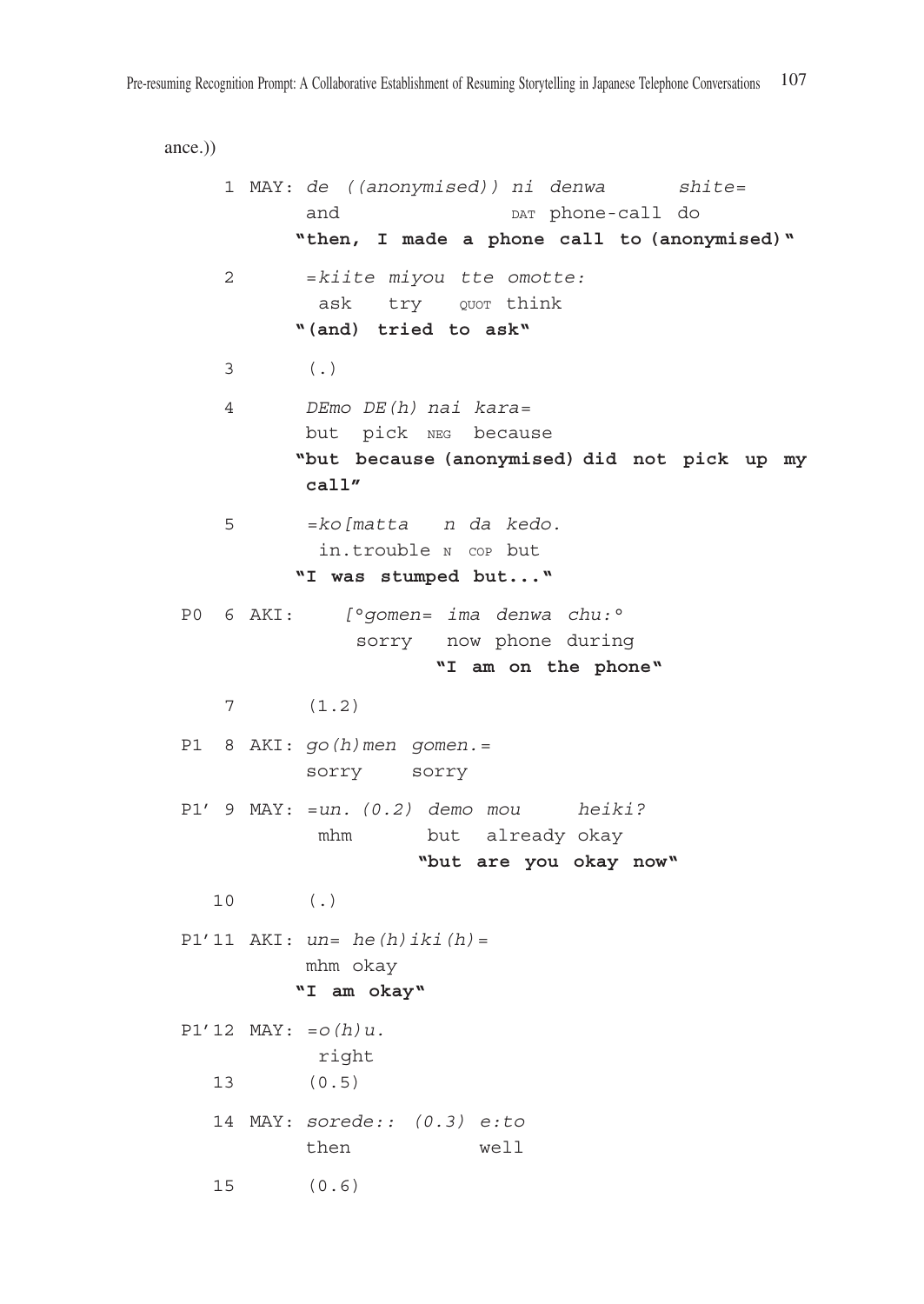**P2** 16 MAY: *do(h)ko made hanashita kke.* where to told FP **"what have I told you so far"** 17 (0.3) 18 AKI: *hh huh huh huh huh* 19 (0.3) **P3** 20 AKI: *u(h)n ((anonymised)) ga nanka itta n* yes wow something said N  *desho?* right? **"(anonymised) said something, didn't she"** 21 (0.4) P4 22 MAY: *so::u (.) mou iranai tte iu n da yo* yes anymore no.need Quor say N COP FP  *na,=* for the state of the state of the state of the state of the state of the state of the state of the state of the state of the state of the state of the state of the state of the state of the state of the state of the state **"(she) said she does not need it anymore"** 23 AKI: *=a:: souiu koto datta no ne:::* oh such thing cop FP FP **"I get it"**

Compared to (2), the disorientation of the recipient (P0) in (3) is displayed more abruptly here, without any signal of that disorientation *a priori*. In line 6, AKI (recipient)'s overlapped utterance, produced at a relatively lower volume available to MAY (teller), does not retain relevancy to the teller's storytelling and is thus not situated in that context. Consequently, the storytelling is not continuable, which is evident in that MAY (teller) ceases the activity until AKI (recipient) shows her readiness to be the recipient again.

Since the progressivity of the activity becomes interrupted with the recipient's disorientation, the teller must temporarily halt the activity until the recipient returns to the storytelling. Then, the teller and recipient collaboratively establish space to resume with the recipient's display of reorientation to the teller. Regarding this point, (1) and (2) illustrated that the recipient can assist the teller in continuing the activity by requesting information as a direct invitation. Alternatively, in (3), MAY (teller) chooses to initiate an inserted sequence (P1') in line 9 to confirm the availability of the recipient again. This decision by MAY (teller) implies that he has a desire to receive a more concrete display of the recipient's availability to continue the activity successfully, although the AKI (recipient)'s apology for being disoriented (line 8) stands as a possible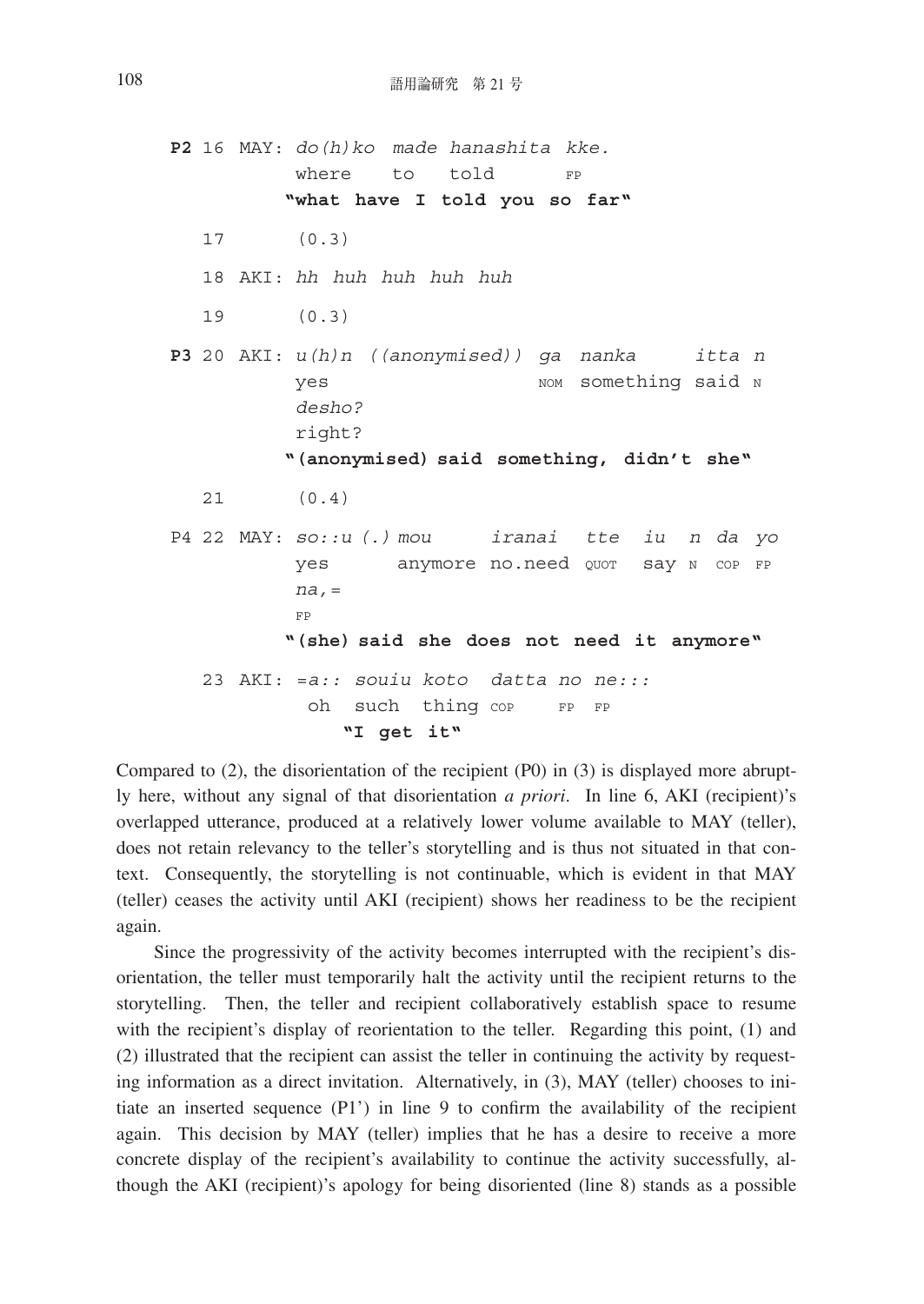signal of the re-establishment of recipiency and can solicit the teller's continuation in an indirect way. After the production of AKI (recipient)'s confirmation of her availability (line 11), MAY (teller) closes that P1' sequence with a minimal token, " $o(h)u$  (right)" (line 12). This teller's minimal token is not designed to pursue further responses in this inserted sequence but indicates an achievement of the relevant response and thus enables a shift to the next course of action (Schegloff, 1990). That is, the accomplishment of the P1' sequence contributes for MAY (teller) to ensure that the storytelling activity is now progressive with AKI (recipient)'s reorientation.

Then, MAY (teller) attempts to request the aid in resuming from AKI (recipient) in the *prompt-recognition* sequence (P2-P3). In line 16, the teller's production of a preface (P2) is designed to prompt AKI (recipient)'s uptake as a relevant response. The recipient then displays her uptake in line 20 (P3) as a conforming response that accomplishes the teller's request, which provides a possible resource for the resumption of the storytelling. The production of the recipient's uptake allows MAY (teller) to restart the story in line 22 (P4) without enacting another blocking action.

Regarding the interactional importance of the teller's preface before resuming, (3) provides significant insight in that the recipient's uptake (P3) does not necessarily follow the teller's construction of the story before the disruption emerged. Instead, after MAY (teller) explains that the third person did not pick up his call (lines  $1-4$ ), AKI (recipient) eventually pre-empts the story and jumps to the outcome of miscommunication between MAY and the person (line 20). In this moment, MAY (teller) may understand what is tellable in the subsequent space of the conversation and adjust his telling to accommodate the recipient's uptake, although he could take an alternative approach and retry the disrupted turn (line 5) by recycling a constituent in that turn (Schegloff, 1987).

As illustrated in the examples so far, the recipient helps the teller to restart the activity in alignment with the recipient's recognition. If the teller directly initiates the resumption of the storytelling without confirming the recipient's understanding, as a reply to the recipient's go-ahead (P1), there is a risk of a recognitional gap between the teller and recipient in the next opening of the storytelling. In those cases, the storytelling is suspended again until the recognition gap is resolved, as can be seen in (4). Throughout this exchange, TOM (recipient) is outside, and line 2 is the moment at which she orients to the presence of a third party and leaves a distracting resource, which halts the ongoing storytelling. In line 6, AKI (teller) enacts the immediate continuation, but TOM (recipient) then blocks the continuation (line 9) due to a lack of understanding and leaves space for another inserted sequence to complete before resuming the telling.

#### **(4) [part-time\_job]**

((AKI (teller) is sharing a negative experience at her part-time job with a customer who became angry because the food arrived late.))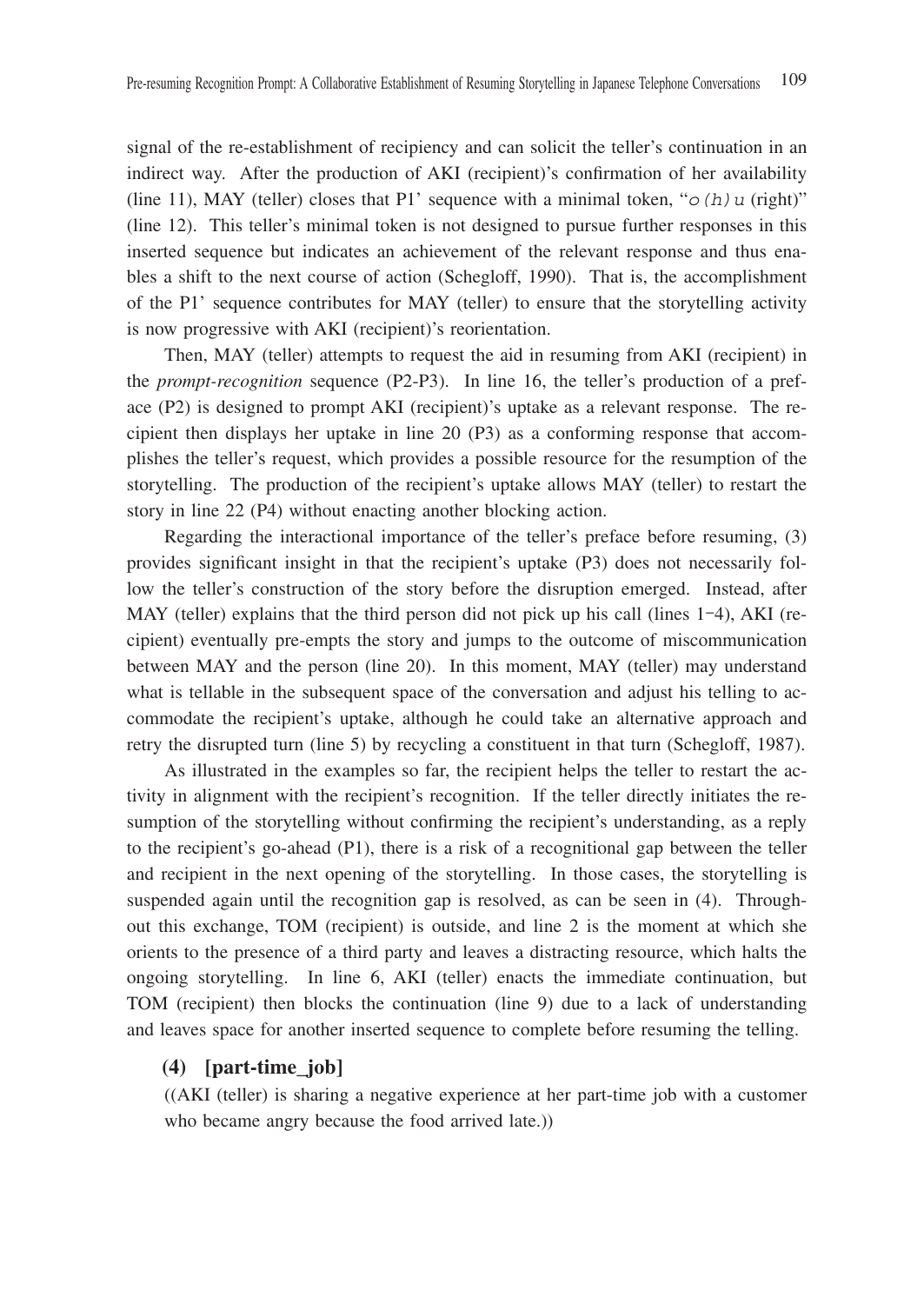1 AKI: *de[mo: okyakusan ga n* but customer nom **"but the customer is..."** P0 2 TOM: *[Ah= daijoubu desu.* oh okay cop **"that is fine"** 3 (0.5) P1 4 TOM: *gomen= daijoubu kiiteru.* sorry okay listen **"go ahead."** 5 (0.4) **P2** 6 AKI: *soredesa (.) kanari okotta mitai de=* and quite get.mad seem and  $7 = k \text{if} \text{to}$ , likely **" and (the customer) got quite mad and"(L.9– 10)** 8 (0.3) 9 TOM: *e (0.2) dare ga:?* huh who nom **"who (got quite mad)?"** 10 (0.9) 11 AKI: *e? (0.4) sono hito (0.6) toiuka okyakusan?=* huh that guy that.is customer **"I mean, the customer."** 12 TOM: *ah= sono kyaku no hanashi ne?=* oh that customer GEN Story FP **"is the story about that customer, then"**

Exchange (4) is one example (among four cases in my collection) of an unsuccessful recipient design of the resumption and a failure to establish mutual understanding. It is particularly notable that in line 6, AKI (teller) resumes the storytelling with an omission of the subject. This turn design, which includes dropping off a personal refer-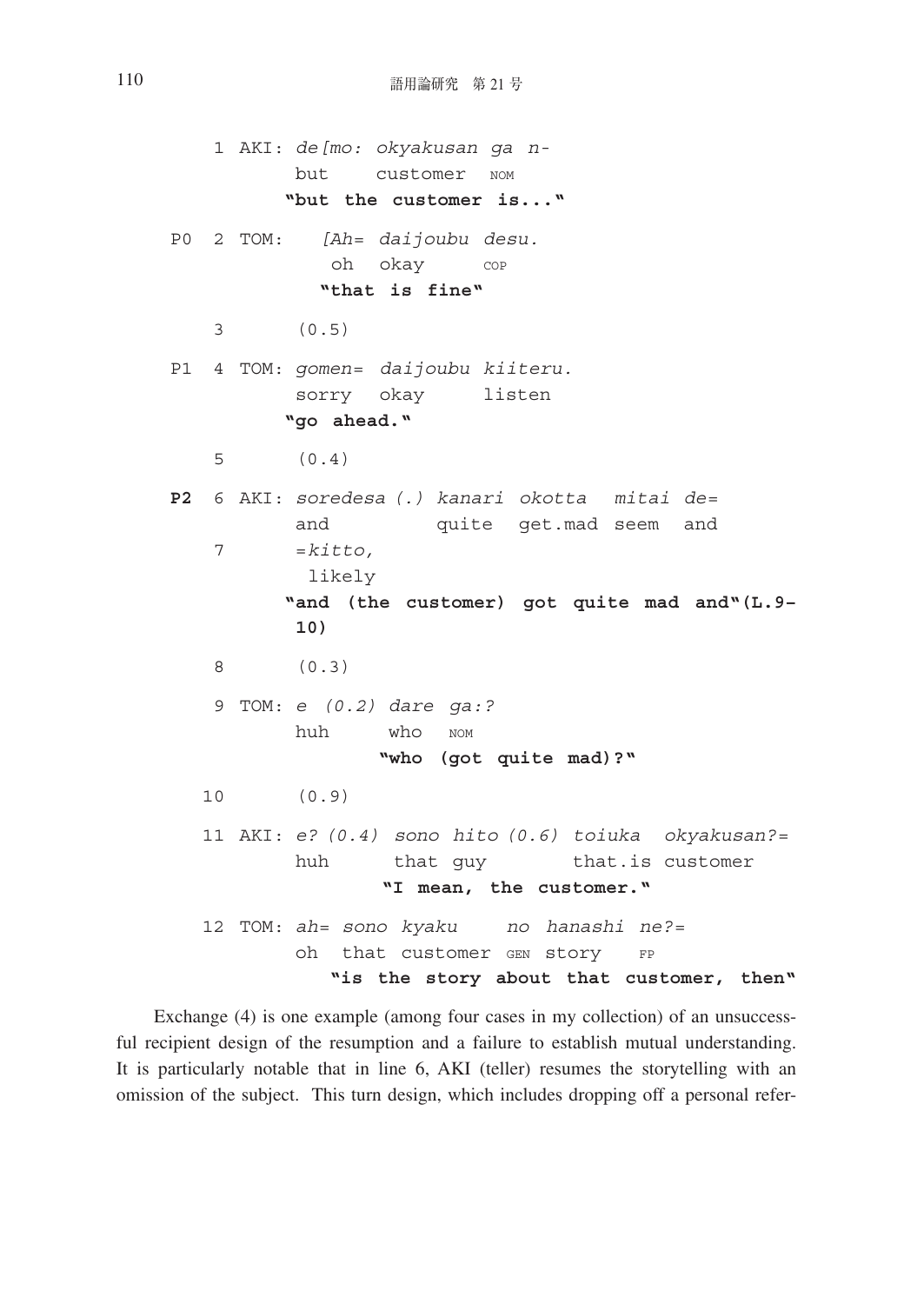ence, called 'zero anaphora',<sup>3</sup> is the practice of leaving some resources unexpressed, reflecting the teller's supposition as something provided in the sequence (Oh, 2005). In line 1, where the disruption emerges, the teller mentions the personal reference: "*okyakusan* (customer)". However, this production of the reference overlaps with TOM (recipient)'s disorientation (P0), meaning that she may not hear AKI (teller). Hence, TOM (recipient) is not able to align with the initiation of the resumption in line 6 and blocks the continuation. In line 9, TOM (recipient) produces a content question to disclose "who got quite mad", thereby locating what needs to be 'repairable' (Schegloff, Jefferson & Sacks, 1977) in AKI (teller)'s previous launch of the resumption. Once TOM (recipient) displays her informed status (line 12), the resumption of the storytelling is accepted retrospectively (Schegloff, 2007, p. 217).

Again, a mutually collaborative course of action shared between the teller and recipient is important for a successful resumption without further blocking. Nevertheless, the orderliness of the storytelling is highly contingent on the context, and the teller's attempt at collaborative unpacking is not always guaranteed to solicit a supportive action from the recipient. In this regard, excerpt (5) demonstrates a unique construction of storytelling, the only one identified in my collection, in that the teller's request to prompt the recognition is not achieved with the recipient's relevant response. To understand this exchange, one must know that SHO (recipient) is playing a video game during the phone call, which is the reason he provides a clear signal of his abrupt disorientation in line 6.

## **(5) [lazy\_brother]**

((REN (teller) continues a story about her family issues, which includes her comments about the negative attitude of her younger brother.))

 1 REN: *sorede atashi ga iwareru no wa=* then I wow be said GEN TOP **"and then, I was blamed"** 2 *=[nanka nattoku ika naku te.* like convinced be NEG QUOT **"it was not convincing to me"** 3 SHO: *[so:ne:* I.agree 4 (0.4)

<sup>&</sup>lt;sup>3</sup> The phenomenon in which an overt reference is omitted is also discussed using different terms, such as 'pro-drop' (Markee, 2000) or 'argument omission' (Couper-Kuhlen & Selting, 2018).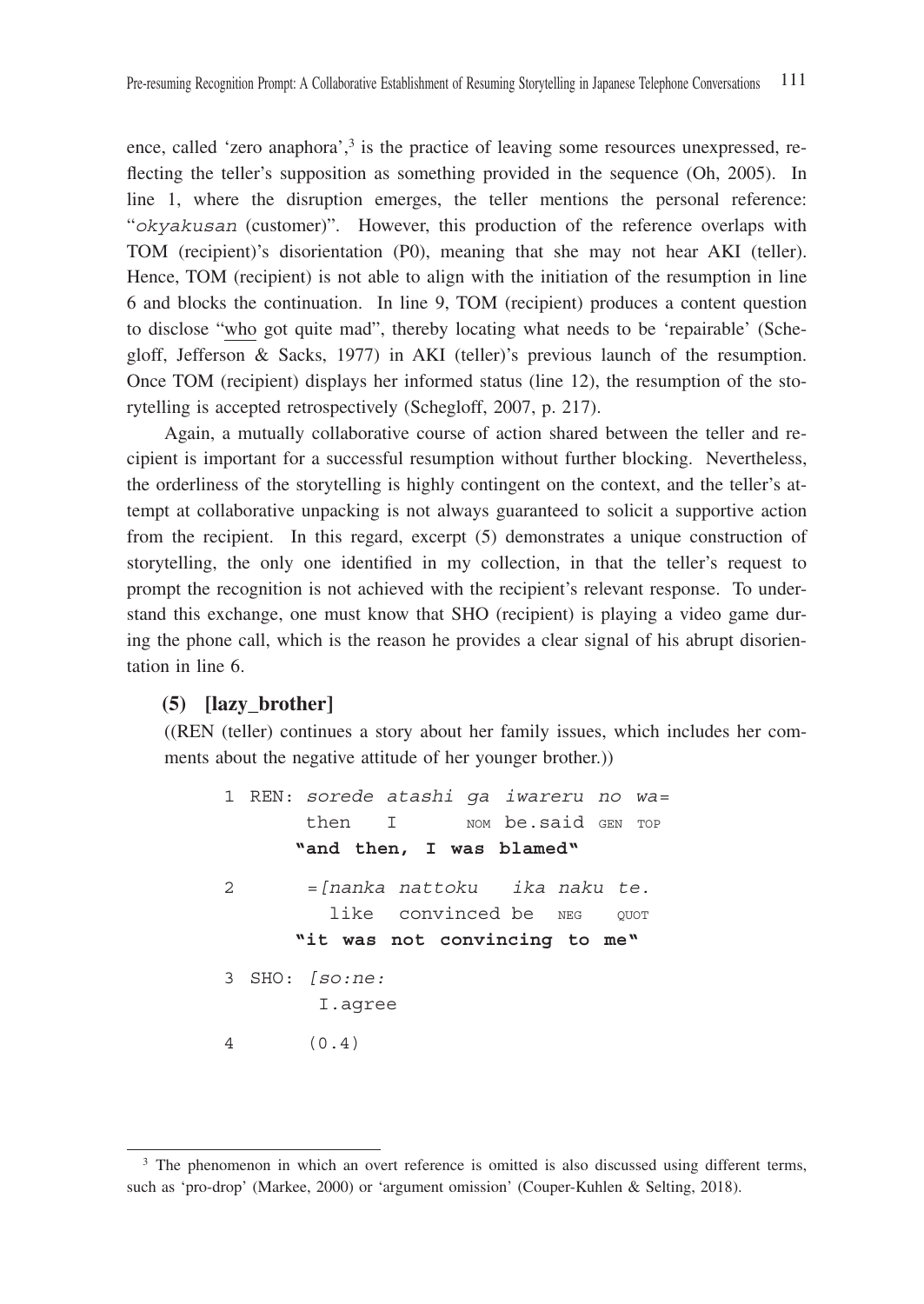5 REN: *wata- (.) iya=[chotto rifujin dem-* ((I)) no little unreasonable **"it is a bit unreasonable"** P0 6 SHO: *=[UWa:,* wow wow 7 (0.2) 8 REN: *e (.) nan[i?* eh what P1 9 SHO: *[gome:n= na(h)ndemo na(h)i.* sorry anything NEG **"nothing"** 10 (1.6) P1'11 REN: *matte. (0.3) hanashi kiiteta?* wait story be.listened **"were you listening"** 12 (0.2) P1'13 SHO: *un. (0.3) ah kiiteta (.) heiki=* yes listened alright P1'14 *=[heiki.* alright **"I was listening, it is fine"(L.13–14) P2** 15 REN: *[matte,=* wait **P2** 16 *=sakki doko made hanashita?* just.now where to told **" wait, what did I tell you (before)"(L.15–16)** 17 (0.8) 18 SHO: *gomen= chotto bikkuri shita dake da yo:* sorry little be.surprised did only cop FP **" it is just that I was just distracted"**

19 (1.1)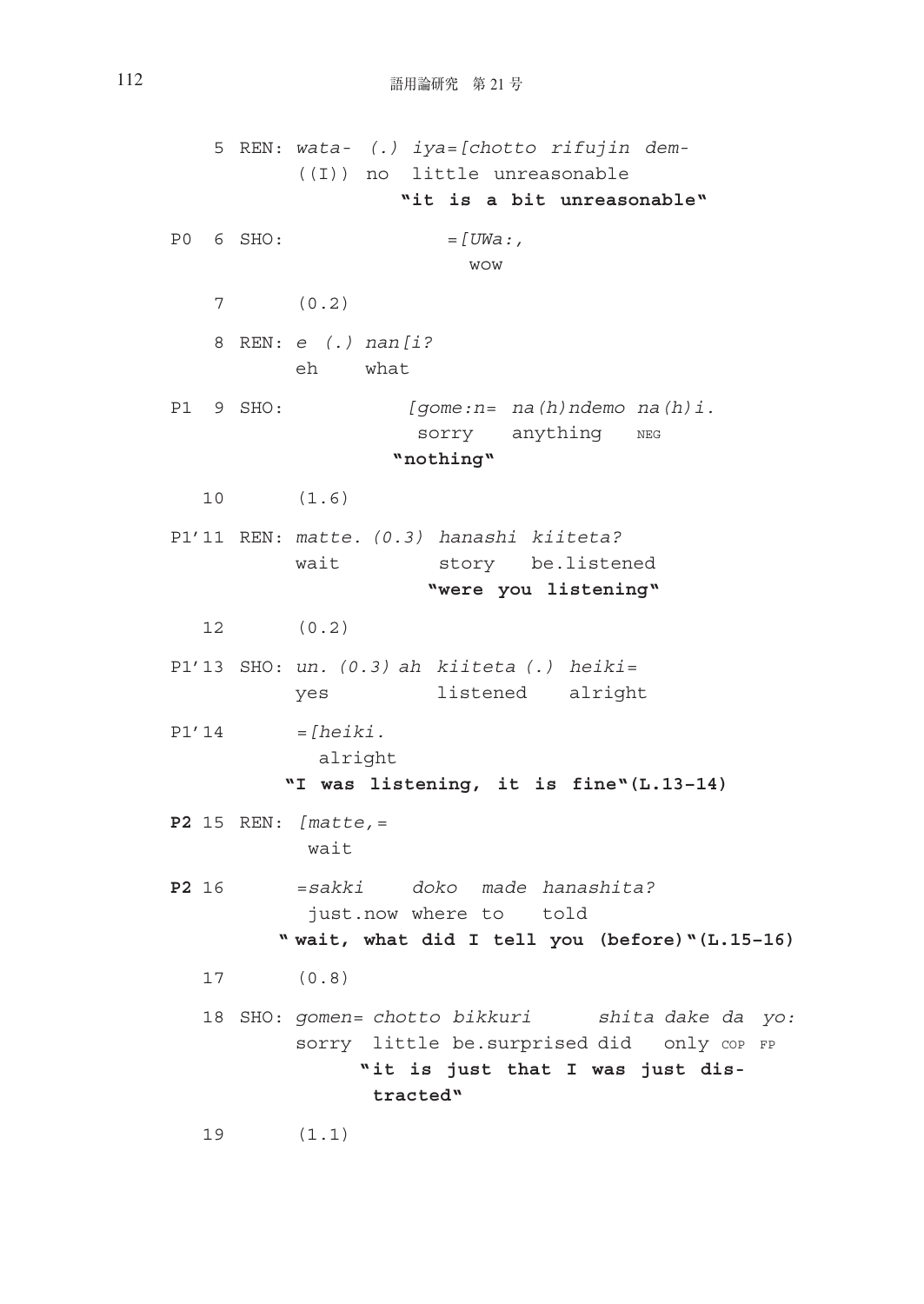```
 20 REN: nanka nagara de[sho:,
       what while cop
      " you were doing something else, weren't you"
21 SHO: [DA:ijoubu=
                      alight
22 =mou hontoni.
        already seriously
      "it is alright, seriously"(L.21–22)
```
In line 8, REN (teller) treats the production of SHO (recipient)'s exclamation in line 6 as misplaced in the situation. After the storytelling ceases, SHO (recipient)'s following apology in line 9 might be a resource to signal his reorientation to the activity, but REN (teller) decides to launch a sequence to check SHO (recipient)'s orientation not just at the moment, as in (3), but also before the disruption emerged. Here, it is implied that this P1' sequence is inserted because REN's clarification request "*nan[i* (what)" (line 8) receives a dispreferred response from SHO (recipient) in line 9, which does not satisfy REN (teller)'s request (Pomerantz, 1984). Then, with SHO (recipient)'s insistence on his orientation in lines 13 and 14, REN (teller) attempts to unpack SHO (recipient)'s recognition regarding what was delivered right before the disruption in lines 15 and 16.

 In contrast to the other cases, (5) clearly illustrates that the teller's action of prompting the recipient's recognitional uptake opens a 'possible' pathway of collaborative resumption with the recipient's aid, but is prospectively made relevant and only warranted by the recipient's following action. In lines 15 and 16, REN (teller)'s request for SHO (recipient)'s uptake may work to disclose the right resource for the smooth resumption of the storytelling, but subsequently, in line 18, SHO (recipient) resists the request. Instead, SHO (recipient) gives an account for his disorientation with another production of an apology. Considering that the recipient's response does not support the accomplishment of the teller's FPP, SHO (recipient) leaves space for REN (teller) to reorient to the weak recipiency.

#### **5. Discussion and conclusion**

This article has illustrated how resumption is collaboratively constructed between the teller and recipient when storytelling is temporarily halted (P0). This is a moment when a disturbance in the progressivity of the ongoing storytelling emerges with the recipient's abrupt disorientation. This is not a situated practice to resist the storytelling, such as a conflict between the teller and recipient in terms of the contents provided through the telling (Goodwin, 1997; Mandelbaum, 1991). Instead, the instances considered in this study are circumstances in which the recipient is distracted by something important (for him/her) that occurs outside of the context of the telling. Given that the recipient's produced utterance is not relevant to the telling and thus misplaced, the teller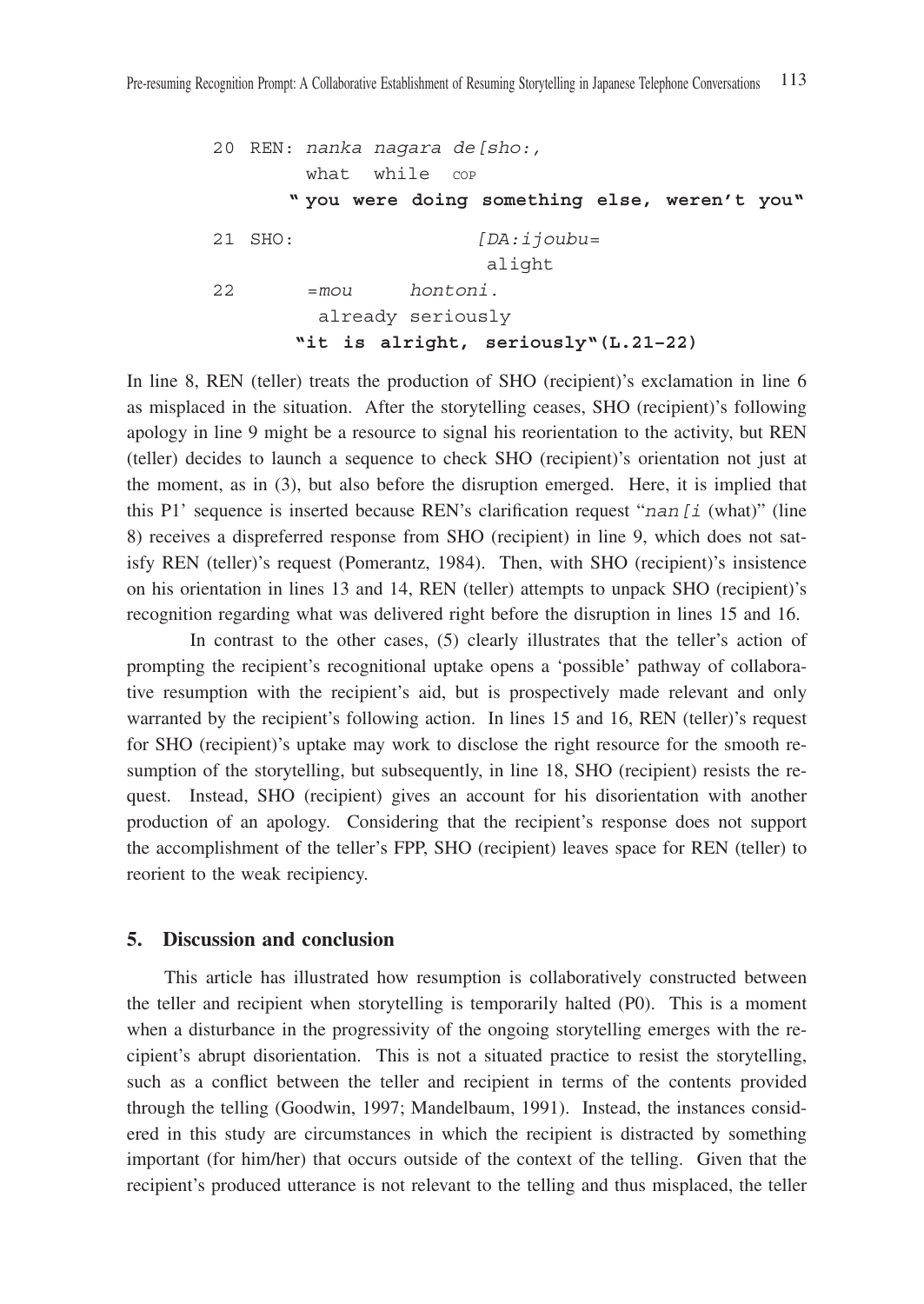decides to temporarily halt the activity until the recipient returns attention to the telling.

The recipient then signals readiness to reorient to the telling, providing an opportunity for the teller to resume the activity (P1). This action formation of go-ahead (either direct or indirect) may affect how the teller prepares to resume the activity. That is, the recipient's P1 is not guaranteed to be followed by the teller's direct (pre-)resumption action, which is vulnerable to context renewing, depending on whether the teller decides to initiate the (pre-)resumption of the storytelling or take another step to confirm the availability of the recipient (Figure 1).

| (a) |                                     | (b) |                                                                         |  |  |
|-----|-------------------------------------|-----|-------------------------------------------------------------------------|--|--|
|     | $\lceil P1$ : direct go-ahead       |     | $\lceil P1$ : indirect go-ahead                                         |  |  |
|     | (request for continuation)          |     | (apology for disorientation)                                            |  |  |
|     |                                     |     | $\begin{bmatrix} P1'(T): \\ P1'(R): \\ \text{confirming} \end{bmatrix}$ |  |  |
|     |                                     |     |                                                                         |  |  |
|     | $\lfloor P2$ : prefacing resumption |     | P2: prefacing resumption                                                |  |  |
|     |                                     |     |                                                                         |  |  |

## Figure 1 *Two sequential contexts (a) (b) of resuming the disrupted storytelling*

In (a), the recipient's go-ahead is formulated as a clear interrogative request for continuation, as in excerpts (1) and (2), which indexes the activity with the suggested entitlement of the teller to provide the story at the following space (Heinemann, 2006). On the other hand, in (b), and in excerpts (3) and (5), the teller chooses to insert another sequence to reconfirm the recipient's availability for the resumption of storytelling after the recipient's apology for disorientation. This implies that the teller may orient to assuring the progressivity of the activity over its immediacy, prioritising a progression of the sequence as much as minimising the risk of the emergence of further disorientation.

Following P1, the teller's prefacing of resumption is a reasonable practice to accomplish the progression of a resumption (P2). With the placement of P2, the teller opens collaboration with the recipient; this action is more than just requesting information to resolve an asymmetry of knowledge between the participants (Heritage, 2012). In this regard, this study finds that the teller's P2 turn of pre-resumption provides an opportunity, in the sequence of *prompt-recognition*, to solicit the recipient's recognitional uptake as a relevant response (P3), as in the following schematic description (Figure 2).

| P <sub>0</sub>              | < <the disruption="" emerges="">&gt;</the> |
|-----------------------------|--------------------------------------------|
| P1(R)                       | : reorientation of the recipient           |
| $\vert \lceil P2 \rceil(T)$ | : FPP (pre-resuming recognition prompt)    |
| P3(R)                       | : SPP (recognitional uptake)               |
| P4<br>(T)                   | : resumption of the storytelling           |

Figure 2 *The exchange of story resumption with the insertion of a minimal* prompt-recognition *structure*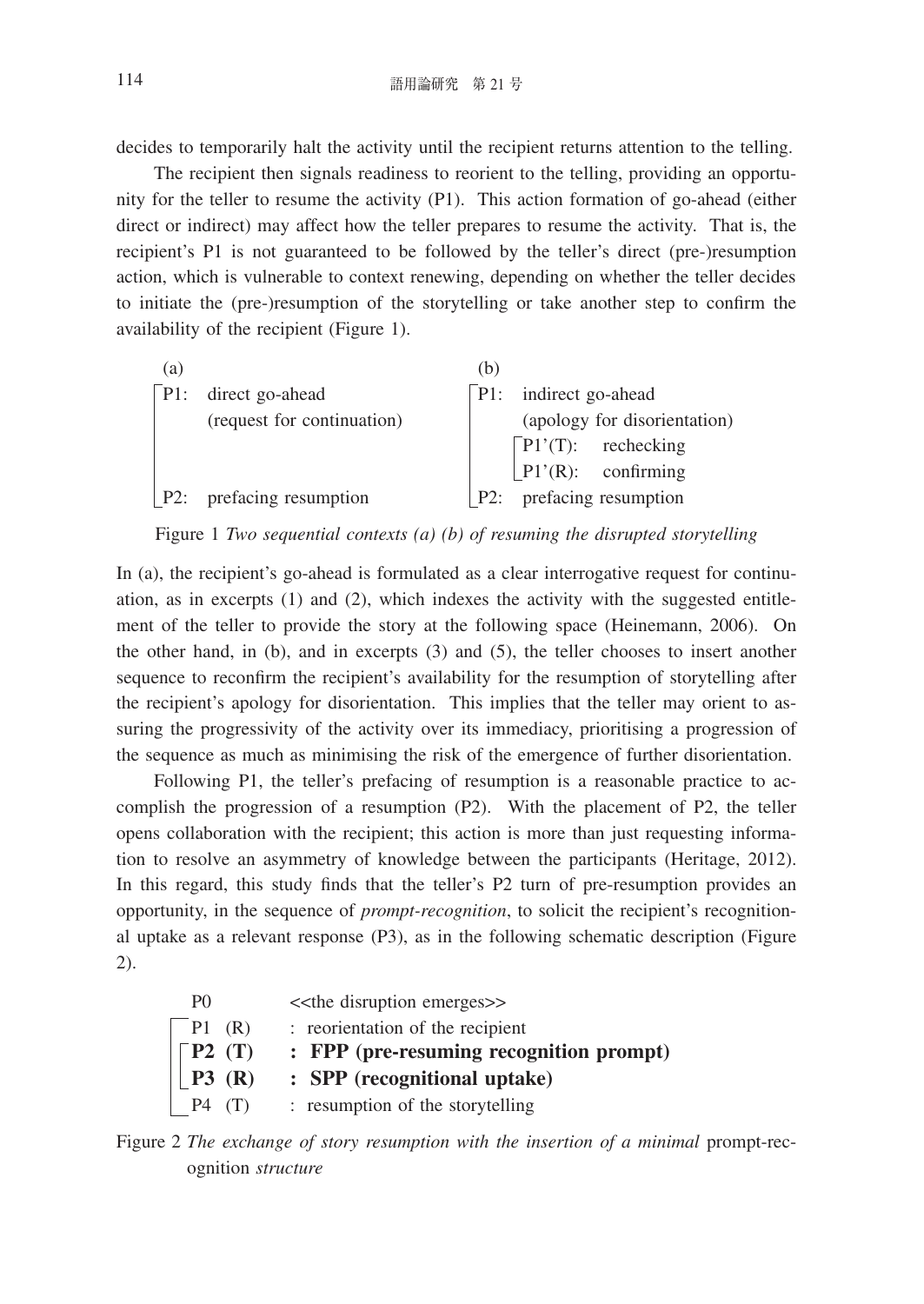Grammatically, the P2 as FPP is in a content question format, but it does not strictly stand as a request for information to deal with the teller's uninformed status regarding the content as in the general aspect of interrogatives with rising final intonation (Couper-Kuhlen, 2012; Stivers, 2010). Without displaying any sign of undergoing a shift from uninformed to informed (Heritage,  $1984$ ),<sup>4</sup> the teller rather implements the initiation of the resumption (P4) with its relevance to the recipient's P3 by first confirming the recipient's uptake and then continuing the story, instead of implementing a direct continuation of the story before the disruption occurred. The achievement of this format of a minimal sequence structure is thus an interactional practice of the teller, who is meant to resume the temporarily halted activity but also to collaboratively accomplish a successful resumption without leaving a large recognitional gap between the teller and recipient.

I readdress the point here that the teller's recognition prompt is a situated practice of carefully monitoring what is tellable when resuming the storytelling (Lerner, 1992; Sacks, 1974) to minimise the risk of another block. As is evident in (4), the recipient does not always guarantee his/her understanding of the content. If the teller successfully acquires an opening to resume the storytelling but mismatches the content by, for instance, skipping the components necessary to progress the story, the resumed storytelling may become vulnerable to be once again blocked and postponed until the story becomes tellable upon the recipient's recognition of the content. In this way, the recipient's recognitional uptake warrants the smooth resumption of the storytelling by unpacking a candidate resource for the teller to accomplish that practice.

While I do not intend to oversimplify the context by stating that the resumption 'should' be done by prefacing the activity or is 'always' done in the suggested structure of resuming, this study provides an account of why the teller projects a preface after the recipient's go-ahead signal. The results of this study coincide with CA work that has suggested that the teller acts to secure the progressivity of the telling by carefully monitoring what is tellable in a specific moment. The presented work extends this line of research by suggesting that this collaborative feature of storytelling construction is not exceptional in the instances of abruptly disrupted storytelling which emerges without any interactional motivation for blocking the activity.

#### **References**

Couper-Kuhlen, E. 2012. "Some Truths and Untruths About Final Intonation in Conversational Questions." In J. P. de Ruiter (ed.) *Questions: Formal, Functional and Interactional Perspectives*, 123-145. Cambridge: Cambridge University Press.

Couper-Kuhlen, E. and Selting, M. 2018. *Interactional Linguistics: Studying Language in Social* 

<sup>4</sup> One example of a 'change-of-state' token in Japanese is *a/ah* (Endo, 2018).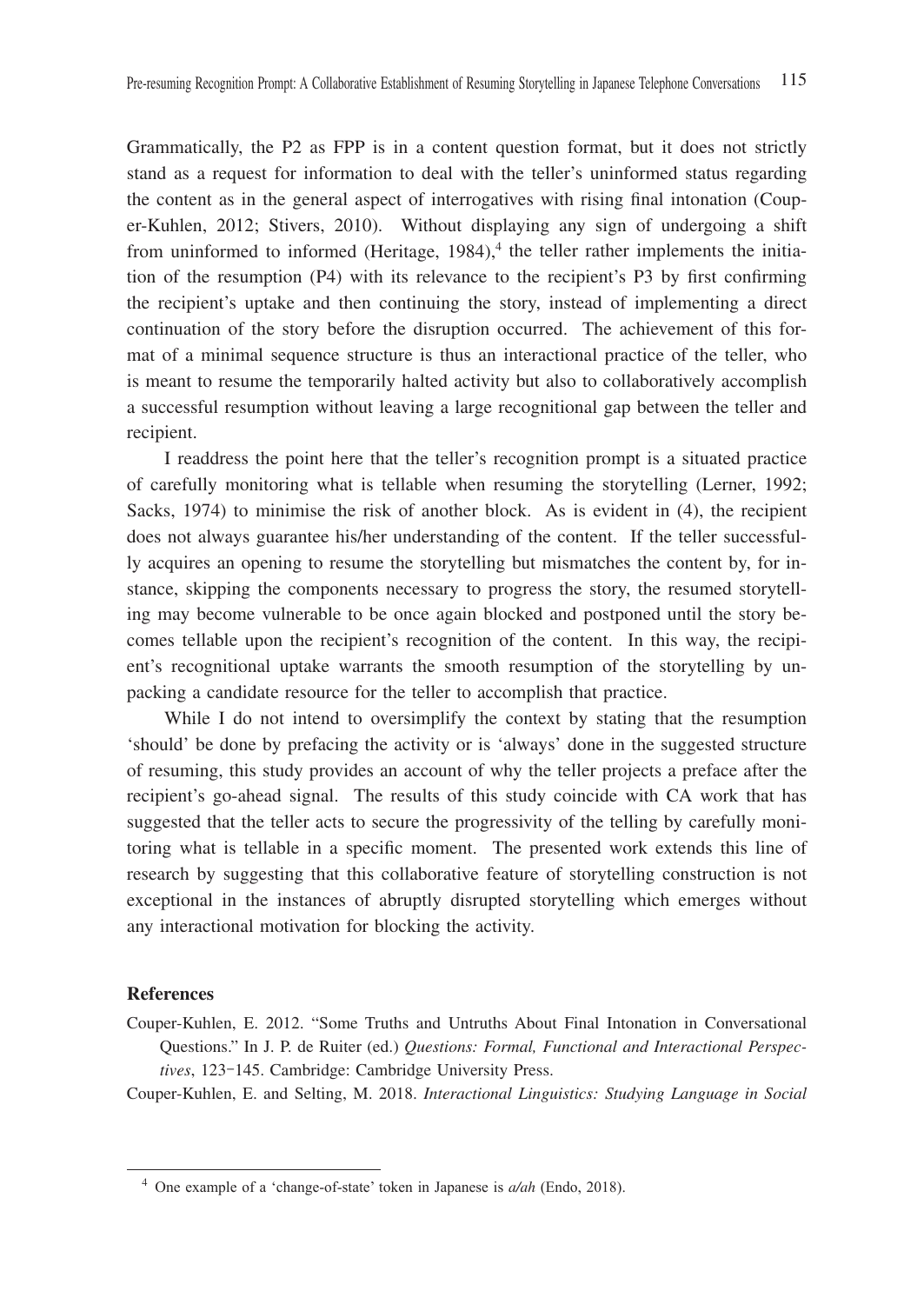*Interaction*. Cambridge: Cambridge University Press.

- Endo, T. 2018. "The Japanese Change-of-State Tokens *A* and *Aa* in Responsive Units." *Journal of Pragmatics* 123, 151-166.
- Ford, C. E. 2001. "At the Intersection of Turn and Sequence." In M. Selting and E. Couper-Kuhlen (eds.) *Studies in Interactional Linguistics*, 51-79. Amsterdam: John Benjamins.
- Goodwin, M. H. 1997. "Byplay: Negotiating Evaluation in Storytelling." In G. R. Guy, C. Feagin, D. Schiffrin and J. Baugh (eds.) *Towards a Social Science of Language: Papers in Honor of William Labov*, 77-102. Amsterdam: John Benjamins.
- Heinemann, T. 2006. "'Will You or Can't You?': Displaying Entitlement in Interrogative Requests." *Journal of Pragmatics* 38(7), 1081-1104.
- Heritage, J. 1984. "A Change-of-State Token and Aspects of Its Sequential Placement." In J. M. Atkinson and J. Heritage (eds.) *Structures of Social Action: Studies in Conversation Analysis*, 299-345. Cambridge: Cambridge University Press.
- Heritage, J. 2012. "Epistemics in Action: Action Formation and Territories of Knowledge." *Research on Language & Social Interaction* 45(1), 1-29.
- Jefferson, G. 1978. "Sequential Aspects of Storytelling in Conversation." In J. Schenkein (ed.) *Studies in the Organization of Conversational Interaction*, 219-248. New York: Academic Press.
- Jefferson, G. 1985. "Notes on a Systematic Deployment of the Acknowledgment Tokens 'Yeah' and 'Mm Hm'." *Papers in Linguistics* 17(2), 197-216.
- Jefferson, G. 2004. "Glossary of Transcript Symbols with an Introduction." In G. H. Lerner (ed.) *Conversation Analysis: Studies from the First Generation*, 13-31. Philadelphia: John Benjamins.
- Lerner, G. H. 1992. "Assisted Storytelling: Deploying Shared Knowledge as a Practical Matter." *Qualitative Sociology* 15(3), 247-271.
- Mandelbaum, J. 1991. "Conversational Non-Cooperation: An Exploration of Disattended Complains." *Research on Language and Social Interaction* 25, 97-138.
- Markee, N. 2000. *Conversation Analysis*. New York: Routledge.
- Oh, S. Y. 2005. "English Zero Anaphora as an Interactional Resource." *Research on Language and Social Interaction* 38(3), 267-302.
- Pomerantz, A. 1980. "Telling My Side: "Limited Access" as a "Fishing" Device." *Sociological Inquiry* 50, 186-198.
- Pomerantz, A. 1984. "Agreeing and Disagreeing with Assessments: Some Features of Preferred/ Dispreferred Turn Shapes." In J. M. Atkinson and J. Heritage (eds.) *Structures of Social Action: Studies in Conversation Analysis*, 57-101. Cambridge: Cambridge University Press.
- Sacks, H. 1974. "An Analysis of the Course of a Joke's Telling in Conversation." In D. Baumann and J. Sherzer (eds.) *Explorations in the Ethnography of Speaking*, 337-353. Cambridge: Cambridge University Press.
- Sacks, H., Schegloff, E. A. and Jefferson, G. 1974. "A Simplest Systematics for the Organization of Turn-Taking for Conversation." *Language* 50(4), 696-735.
- Schegloff, E. A. 1968. "Sequencing in Conversational Openings." *American Anthropologist* 70, 1075-1095.
- Schegloff, E. A. 1982. "Discourse as an Interactional Achievement: Some Uses of 'Uh Huh' and Other Things That Come Between Sentences." In D. Tannen (ed.) *Analyzing Discourse: Text and Talk*, 71-93. Washington, D.C.: Georgetown University Press.